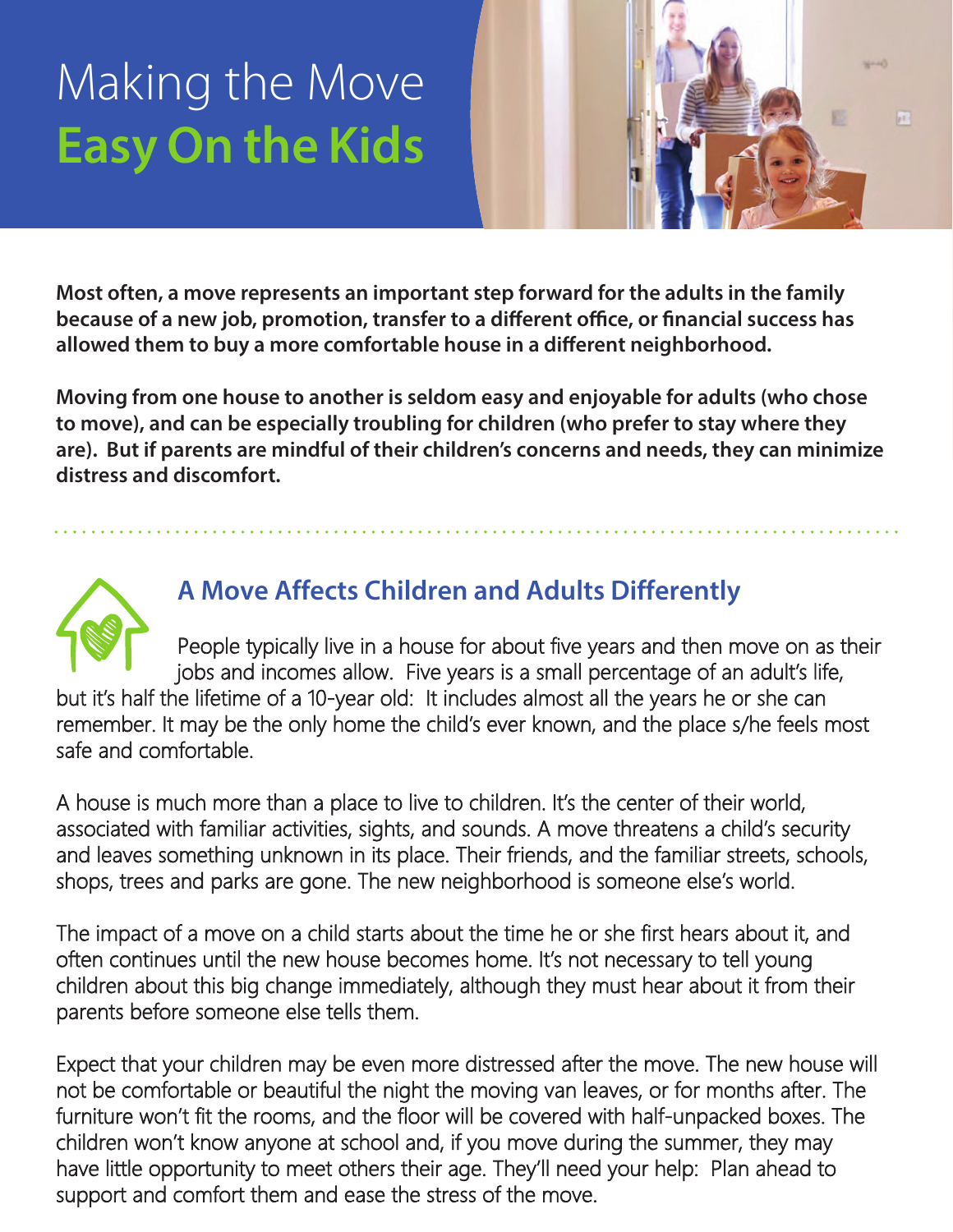#### **Easing the Stress of the Move Young Children Have Special Needs**



Describe the move in a truthful, positive way. Tell upbeat stories about the benefits of the new house and location. Plan together to make the new setting feel like home:

- Ask about their favorite activities (e.g., soccer), and plan to investigate youth programs in the new community.
- Ask what they like best about the present house (e.g., the swimming pool) and assure them that you'll find a place for them to swim in the new town.
- Ask what they like best about the neighborhood (e.g., their friends), and make plans to invite the children on the block to a Welcome To the Neighborhood Party once you've settled in.
- Ask what they like the most about their school (e.g., their teacher), and let them know that you'll request a tour of their new school and a chance to meet their teacher beforehand.
- Ask what they like most about their community (e.g., the video game parlor), and assure them that those activities will be available in the new location.
- Use children's literature. Books can help children prepare for and understand difficult situations. Story characters who model successful coping strategies are an excellent resource for children.
- $\cdot$  If the new home is too far away for the entire family to visit, show the children pictures of the house, yard, and neighborhood. Videotape it if you can. Include pictures of each child's new room.
- Ask the children to name the house with an inviting description, like "Oak Hill," for the big trees and sloping lawn.
- Young children need protection from fear of the unknown. Listen carefully to their concerns and respond quickly to relieve their apprehensions. It's normal, for instance, for a young child to worry that his or her toy box and shelf of stuffed animals might be left behind. Uncover those anxieties by actively involving your children in the process.
- Don't just promise to let them decorate their own rooms  $-$  take them to the paint store and let them bring home color swatches. Shop together for bedspreads and towels and carpets.
- They must leave old friends behind. Plan a going-away party and let them invite their own quests to bring closure to that parting.
- Take pictures of everyone and make a photo album. If a child is old enough, send him or her out with a roll of film in the camera and the assignment to photograph the scenes he'll want to remember.
- Give each of them extra screen time so they can keep in touch with people who are important to them.
- Buy a stack of picture postcards that show positive views of your new community and encourage them to write messages to the friends and relatives they left behind.
- Try to pack children's things last and include them in the packing process.
- Keep security objects such as a favorite teddy bear or blanket close by. Keep your routine as normal as possible. Regular eating and nap times are important.